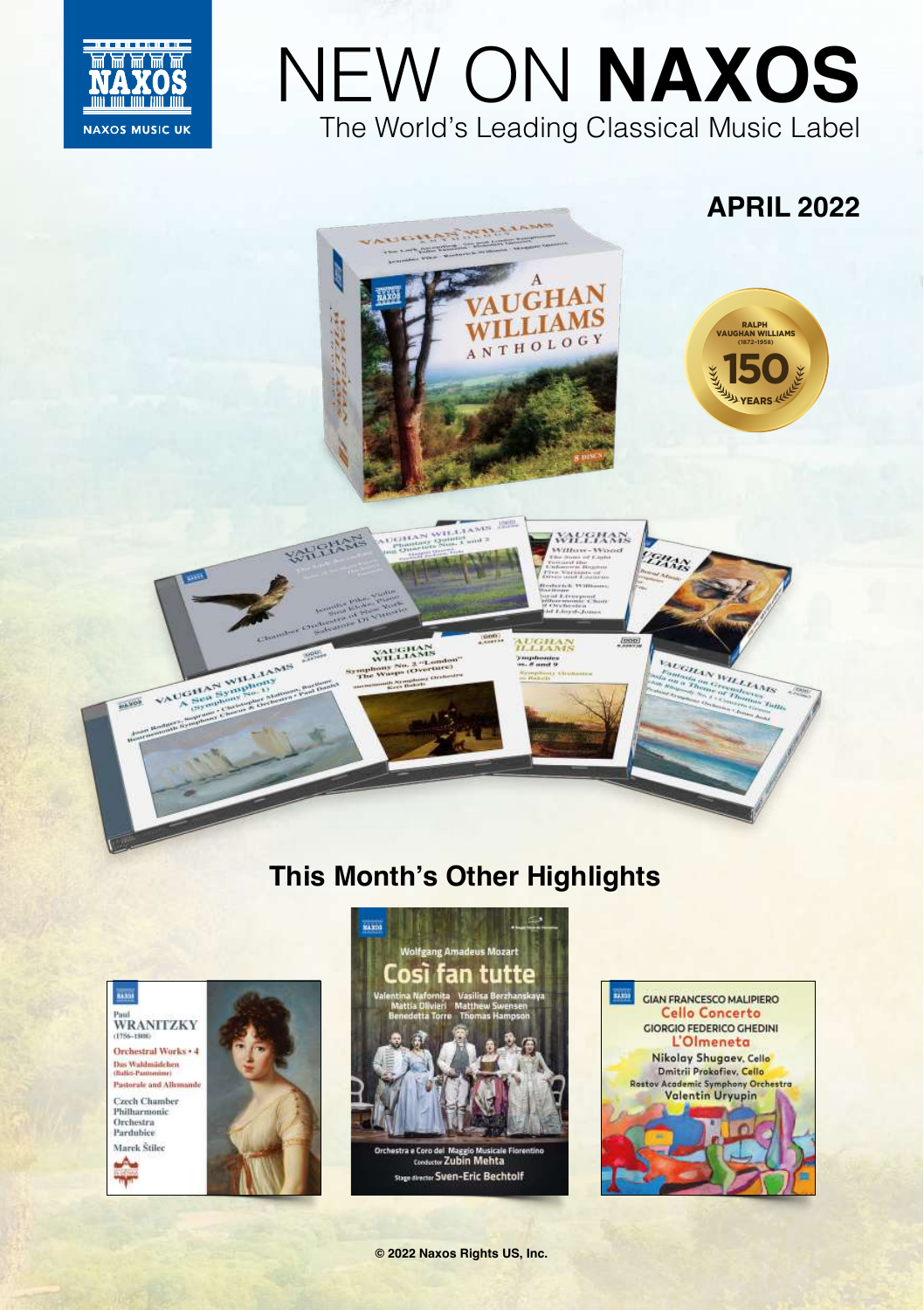

8.508021 [8 Discs] Release Date: 08 Apr 2022

**[WATCH VIDEO TRAILER](https://youtu.be/uI02G30qcyY)**

#### **Ralph VAUGHAN WILLIAMS (1872–1958) A Vaughan Williams Anthology The Lark Ascending** *Sea* **and** *London* **Symphonies Tallis Fantasia Phantasy Quartet 150** VAUGHAN WILLIAMS YEARS

*Various Artists* Ralph Vaughan Williams is one of Britain's most illustrious composers, and this specially curated selection of works demonstrates the sheer breadth of his achievement. As a major 20th-century symphonist he is represented by four of his nine symphonies, all in critically acclaimed recordings ('A clear top recommendation' wrote *Gramophone* of *A Sea Symphony*). Popular orchestral works such as the celebrated *Tallis Fantasia* and *The Lark Ascending* are also included. Vaughan Williams' chamber works are performed by the Maggini Quartet, his greatest contemporary champions; while the sublime *Mass in G minor* shows the composer's high standing in

## **Companion Titles – British / English boxed sets**



the English choral tradition.



8.502507 8.502021



David Lloyd-Jones • Salvatore di Vittorio

2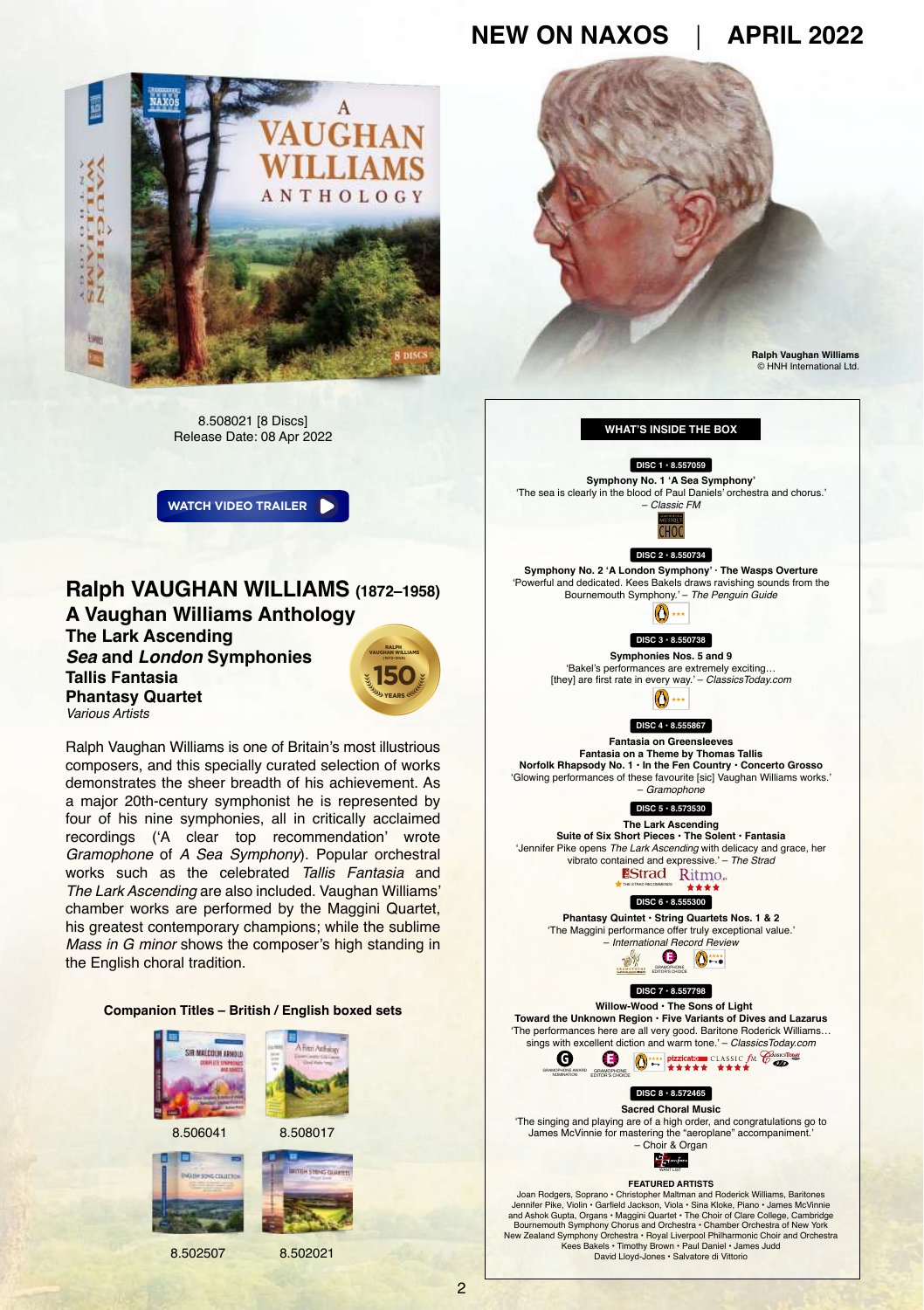**WORLD PREMIERE RECORDINGS**



Paul WRANITZKY  $(1756 - 1808)$ 

**Orchestral Works . 4** Das Waldmädchen (Ballet-Pantomime) **Pastorale and Allemande** 

Czech Chamber Philharmonic Orchestra Pardubice

Marek Štilec





8.574290 Release Date: 08 Apr 2022

## **Paul WRANITZKY (1756–1808) Orchestral Works, Vol. 4 Das Waldmädchen (Ballet-Pantomime) Pastorale and Allemande**

*Czech Chamber Philharmonic Orchestra Pardubice Marek Štilec*

In the last decade of the 18th century, the Moravian composer Paul Wranitzky was Vienna's leading symphonist. As orchestral director of the court theatre he also composed many works for the stage. The balletpantomime *Das Waldmädchen* ('The Forest Maiden') proved one of his greatest successes, enchanting the Viennese public with its tuneful score and the charming story of a feral girl found in the forest by a Polish prince out hunting. Its enduring popularity sparked numerous productions across Europe and inspired works by Beethoven and Weber. The delightfully rustic *Pastorale and Allemande* was written for Empress Marie Therese, an important musical patron who favoured Wranitzky as composer and concertmaster.

## **About Marek Štilec, Conductor**

Czech conductor **[Marek Štilec](https://www.naxos.com/person/Marek_Stilec/148049.htm)** is known as an interpreter of Classical orchestral repertoire and is a specialist in Czech Romantic and contemporary music. He has collaborated with orchestras the world over, including the New World Symphony, Ulster Orchestra, London Classical Soloists, Orchestra of the Swan, Berlin Camerata, Kammerphilharmonie Graz and Sinfonietta Bratislava. He is also the founder of the Wranitzky Kapelle and artistic director of Academy Prague Mannheim with Das Kurpfälzische Kammerorchester Mannheim. He attended the masterclasses of conductor Leonid Grin at the International Järvi Academy for Conducting, and also taken masterclasses with Michael Tilson Thomas, Jorma Panula and Gerd Albrecht. Since 2020 he has been the permanent principal choirmaster of the Czech Boys' Choir, Boni Pueri.

**Click to listen to [LISTEN](https://soundcloud.com/naxosmusicgroup/8574290-track01-excerpt)**

**Marek Štilec** © Antonín Bína

**Das Waldmädchen ('The Flower Maiden'): Overture: Vivace – Polonoise – Tempo primo**

#### **Key Features:**

- Vol. 1 in this series (8.574227) was released in April 2021: 'all the inventiveness of Haydn and Mozart's essays in the genre, are a sheer joy, and I hope these recordings will spark renewed interest in this greatly imaginative composer' (*Fanfare*).
- Vol. 2 is on 8.574255: 'Marek Štilec makes a strong case for these works and his expansive approach brings out all the charm and richness of Wranitzky's scoring. Warmly recommended' wrote *Classical Music Daily*.
- *AllMusic.com* commented on Vol. 3 (8.574289): 'The Czech players seem to be warming to their task as the series proceeds, and the sound from the House of Music Pardubice is idiomatic. Who knows what else this enterprising series may yet reveal?'
- Marek Štilec and the **[Czech Chamber Philharmonic](https://www.naxos.com/person/Czech_Chamber_Philharmonic_Orchestra__Pardubice/153152.htm) [Orchestra Pardubice](https://www.naxos.com/person/Czech_Chamber_Philharmonic_Orchestra__Pardubice/153152.htm)** are prominent in Naxos' catalogue of discs. Together they have also recorded the music of Wranitzky's contemporary Franz Ignaz Beck on 8.573248, 8.553790 and 8.570799 and 8.573249: 'The playing is nicely nuanced, and even the slow movements have a forward-leaning flow' (*American Record Guide*).

#### **[Compa](https://naxosdirect.co.uk/items/paul-wranitzky-orchestral-works-vol.-1-overtures-symphony-in-c-major-symphony-in-b-flat-major-557608)[nion Titles – 18](https://naxosdirect.co.uk/items/paul-wranitzky-orchestral-works-vol.-2-symphonies-563163)t[h Century Sym](https://naxosdirect.co.uk/items/paul-wranitzky-orchestral-works-vol.-3-symphony-in-d-major-la-chasse-symphony-in-c-major-mitegef%c3%bchl-overture-die-gute-mutte-overture-567068)[phonies](https://naxosdirect.co.uk/items/kozeluch-symphonies-vol.-1-388908)**



8.574227 8.574255 8.574289 8.573627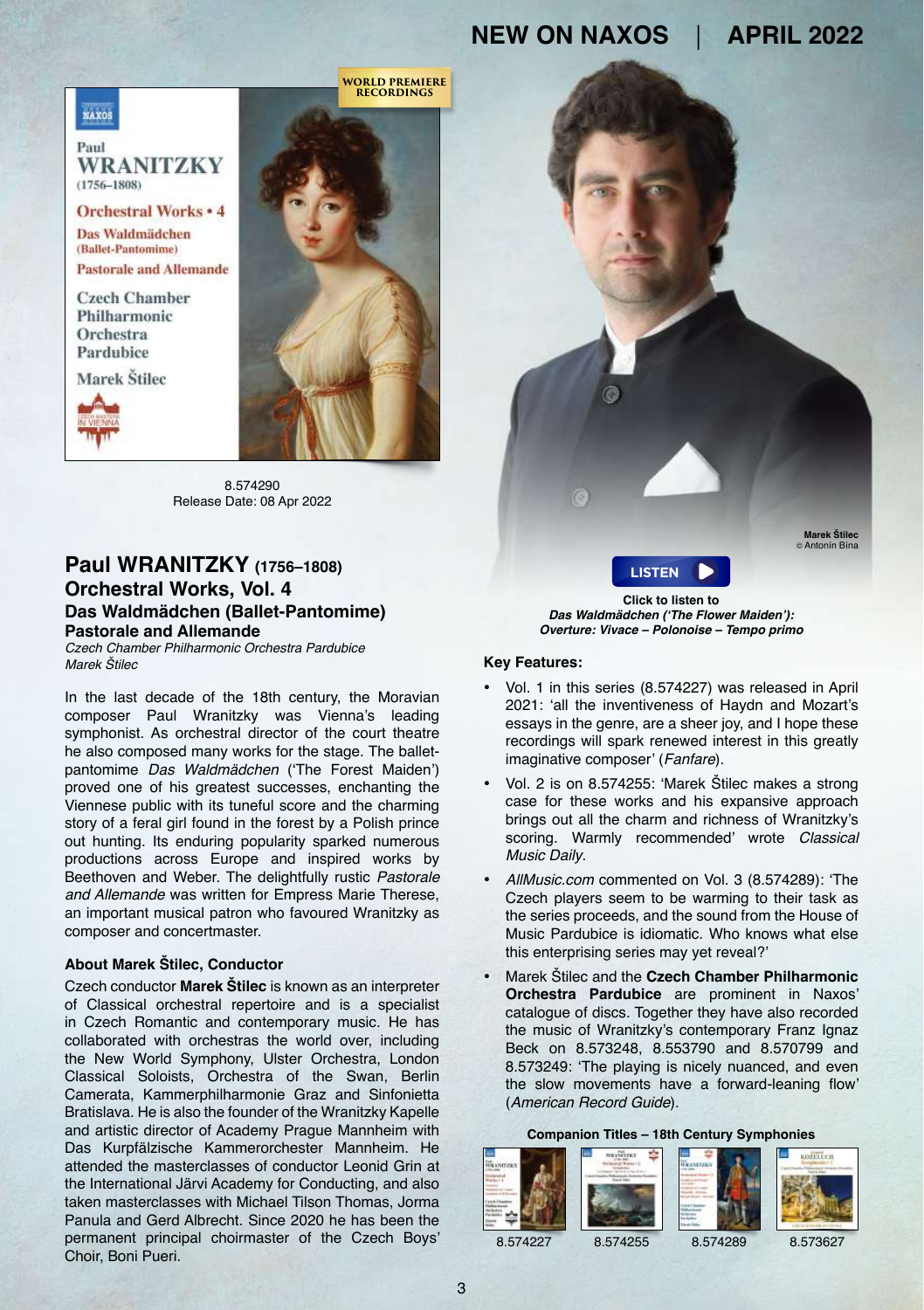

8.574393 Release Date: 08 Apr 2022

## **Gian Francesco MALIPIERO (1882–1973) Cello Concerto Giorgio Federico GHEDINI (1892–1965)**

**L'Olmeneta** \* Nikolay Shugaev and Dmitrii Prokofiev \**, Cellos Rostov Academic Symphony Orchestra Valentin Uryupin* 

The composers of these 20th-century Italian works were all associated with the cello from a young age. Their deep understanding of the instrument reveals itself in three contrasting concertante pieces where soloist and orchestra collaborate to explore a wide range of colours and moods, and whose slow movements are among the most beautiful each composer ever wrote. Malipiero viewed the soloist in his concertos as a voice rising in a crowd; the mysterious and autumnal L'Olmeneta is the largest and most individual of Ghedini's cello works; and Casella's *Notturno e tarantella* is a sunny piece, expertly orchestrated.

### **About Valentin Uryupin, Conductor**

**[Valentin Uryupin](https://en.karstenwitt.com/artist/valentin-uryupin)** is chief conductor and artistic director of the Novaya Opera in Moscow. Highlights of the 2021–22 season include debuts with Oper Frankfurt, Danish National Symphony Orchestra, MÁV Symphony Orchestra Budapest, and Philharmonie Zuidnederland. He returns as guest conductor with the Slovenian Philharmonic Orchestra, and at the Bregenz Festival where he will conduct Umberto Giordano's opera *Siberia*. In Russia, Uryupin makes regular guest appearances with major orchestras, including the State Academic Symphony Orchestra 'Evgeny Svetlanov', Saint Petersburg Philharmonic Orchestra, Ural Philharmonic Orchestra, and the Russian National Youth Symphony Orchestra.

**Dmitrii Prokofiev** and **Nikolay Shugaev**



**Click to listen to CASELLA, A.: Notturno e tarantella, Op. 54: Notturno: Adagio, ma non troppo**

## **Key Features:**

- This programme of mid-20th-century Italian cello concertos presents three fine works that are rarely performed and are as good as absent from the catalogues when it comes to recordings.
- Young cellist **[Nikolay Shugaev](https://nikolayshugaev.com/biography)** makes his Naxos debut here. He has been winner and laureate of many international competitions, including VIII Concorso Internazionale Valsesia Musica, Italy (2007, First Prize), International Music Competition 'Paper de Musica', Spain (2007), XII International Competition of chamber music in Krakow, Poland (2008), Concorso Internazionale Citta di Pinerolo, Italy (2011), 38e Concours International de Musique de Lausanne, Switzerland (2012), 'New Masters on tour' of TIHMS, American Fine Arts Young artist program, and the Val Tidone Chamber music competition.
- **[Dmitrii Prokofiev](https://summercampforchambermusic.me/en/mentori/dmitrii-prokofiev/)** has been a soloist with the State Chamber Orchestra 'Moscow Virtuosi' since 2000, and in 2008 joined the Tchaikovsky Moscow State Conservatory as cello tutor. Since 2018 he has been artistic director of the platform Ars-Industria in Montenegro.

#### **Companion Titles – 20th Century Italian Classics**



8.573180 8.572409 8.573135 8.572416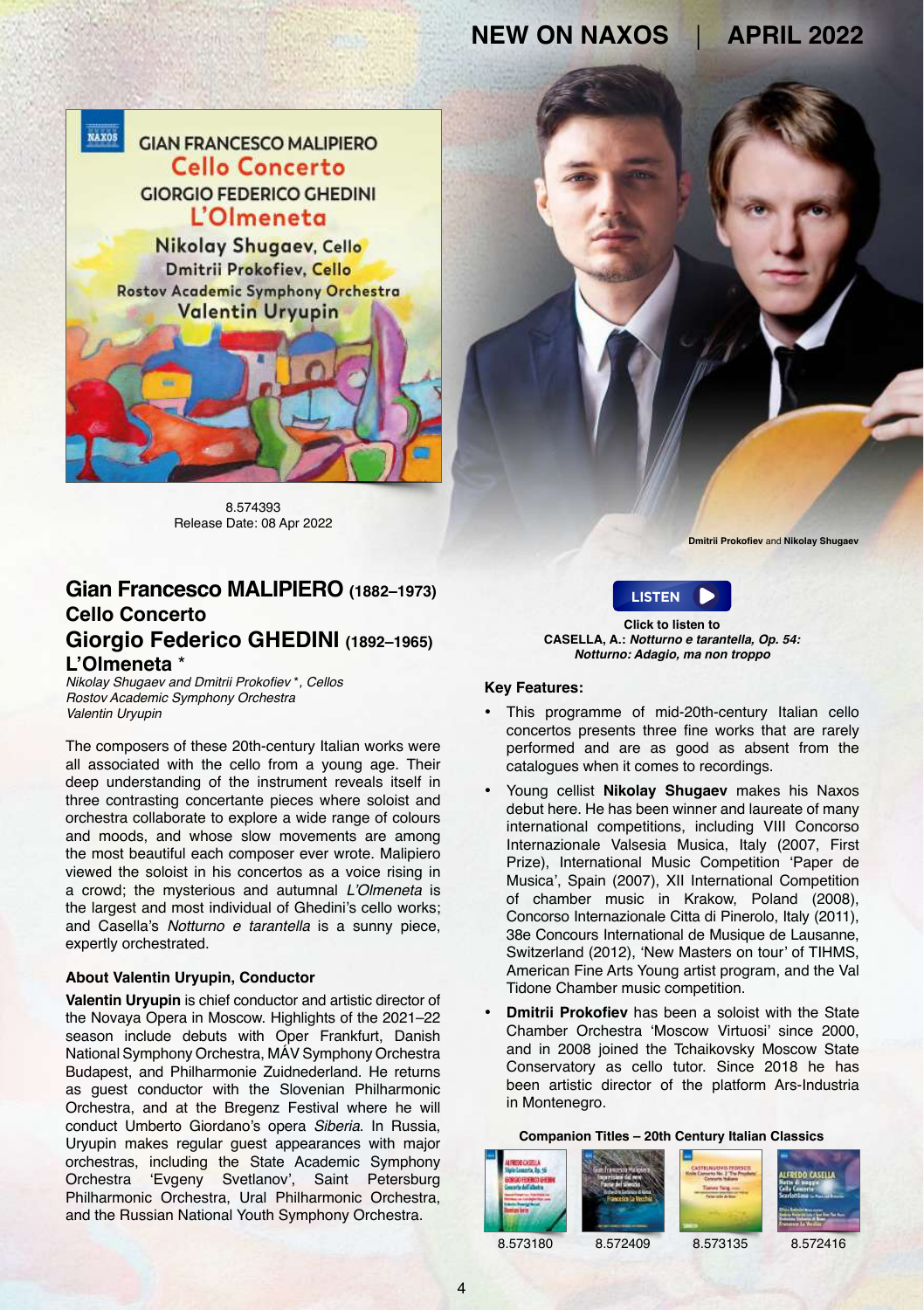

## **Wolfgang Amadeus MOZART (1756–1791) Così fan tutte Opera buffa in two acts, K. 588 Libretto by Lorenzo Da Ponte**

Valentina Nafornița and Benedetta Torre, Sopranos Vasilisa Berzhanskaya, Mezzo-soprano *Matthew Swensen, Tenor • Mattia Olivieri and Thomas Hampson,*  Baritones *• Orchestra e Coro del Maggio Musicale Fiorentino Zubin Mehta, Conductor •* Sven-Eric Bechtolf, Stage Director

The focus of Lorenzo Da Ponte's libretto for *Così fan tutte* is on female infidelity, two partner-swapping couples and a wager. Its enigmatic ambiguity and lightness of touch, its razor's edge balance between irony and empathy, detachment and involvement, and on-stage reality and illusion is structured with perfect Classical symmetry. More than any other opera it explores the depths and darker impulses of the experience of love. This production by director Sven-Eric Bechtolf was given in Florence with a staging that 'holds a balance between philosophy and humour' (*bachtrack.com*).



## NBD0147V

Picture format: HD 16:9 Sound format: PCM stereo and DTS-MA 5.1 Subtitles: Italian, English, German, French, Japanese, Korean Region code: A, B, C No. of disc/s: 1 (BD 50) Release Date: 08 Apr 2022

#### **Companion Titles – Other opera releases from Naxos Audiovisual**





2.110689-90 ([NBD0129V](https://naxosdirect.co.uk/items/wolfgang-amadeus-mozart-la-finta-giardiniera-563161))

2.110711 [\(NBD0142V\)](https://naxosdirect.co.uk/items/riccardo-zandonai-francesca-da-rimini-573617)



([NBD0137V](https://naxosdirect.co.uk/items/gioachino-rossini-loccasione-fa-il-ladro-571902))

2.110670

[\(NBD0117V\)](https://naxosdirect.co.uk/items/ruggero-leoncavallo-pagliacci-pietro-mascagni-cavalleria-rusticana-557605)

ACLIACCI

**Benedetta Torre** as **Despina** and **Thomas Hampson** as **Don Alfonso** © Michele Monasta

2.110726-27 Picture format: NTSC 16:9 Sound format: PCM stereo and DTS 5.1 Language: Italian Subtitles: Italian, English, German, French, Japanese, Korean Region code: 0 (Worldwide) No. of disc/s: 2 (DVD 9) Release Date: 08 Apr 2022 **[WATCH VIDEO TRAILER](https://youtu.be/RekdXOnlC7M)**

#### **Key Features:**

• The production of Mozart's classic comic opera from 2021 is directed by the acclaimed German director Sven-Eric Bechtolf. Conducted by Zubin Mehta, the cast includes **[Thomas Hampson](https://www.naxos.com/person/Thomas_Hampson/5453.htm)** as Don Alfonso, and the Moldovan soprano Valentina Nafornita, renowned for her performances of Mozart and bel canto repertoire, as Fiordiligi. **Also available on Blu-ray Video: Thomas Hampson**



© Dan Taylor

• Bachtrack.com wrote about the cast: 'Lyrical, tranquil moments seemed to be the optimum for **[Valentina Naforniţa](https://www.naxos.com/person/Valentina_Nafornita/242491.htm)**'s Fiordiligi, whose soprano was pleasant, albeit at times slightly hollow in the lower register. **[Kate Lindsey](https://www.naxos.com/person/Kate_Lindsey/222727.htm)** did a more convincing job as her sister Dorabella, her firm and warm voice very fitting for



the role especially in 'Smanie implacabili'. As for the two young men… **[Matthew Swensen](https://www.matthewswensen.com/biography)** displayed some commendable breath control and a steady technique which allowed him to be a sensitive and emotional Ferrando. **[Mattia Olivieri](https://www.naxos.com/person/Mattia_Olivieri/206821.htm)** was an appropriate counterpart as Guglielmo. His baritone was well-projected and he played the role with a fair deal of stage presence.'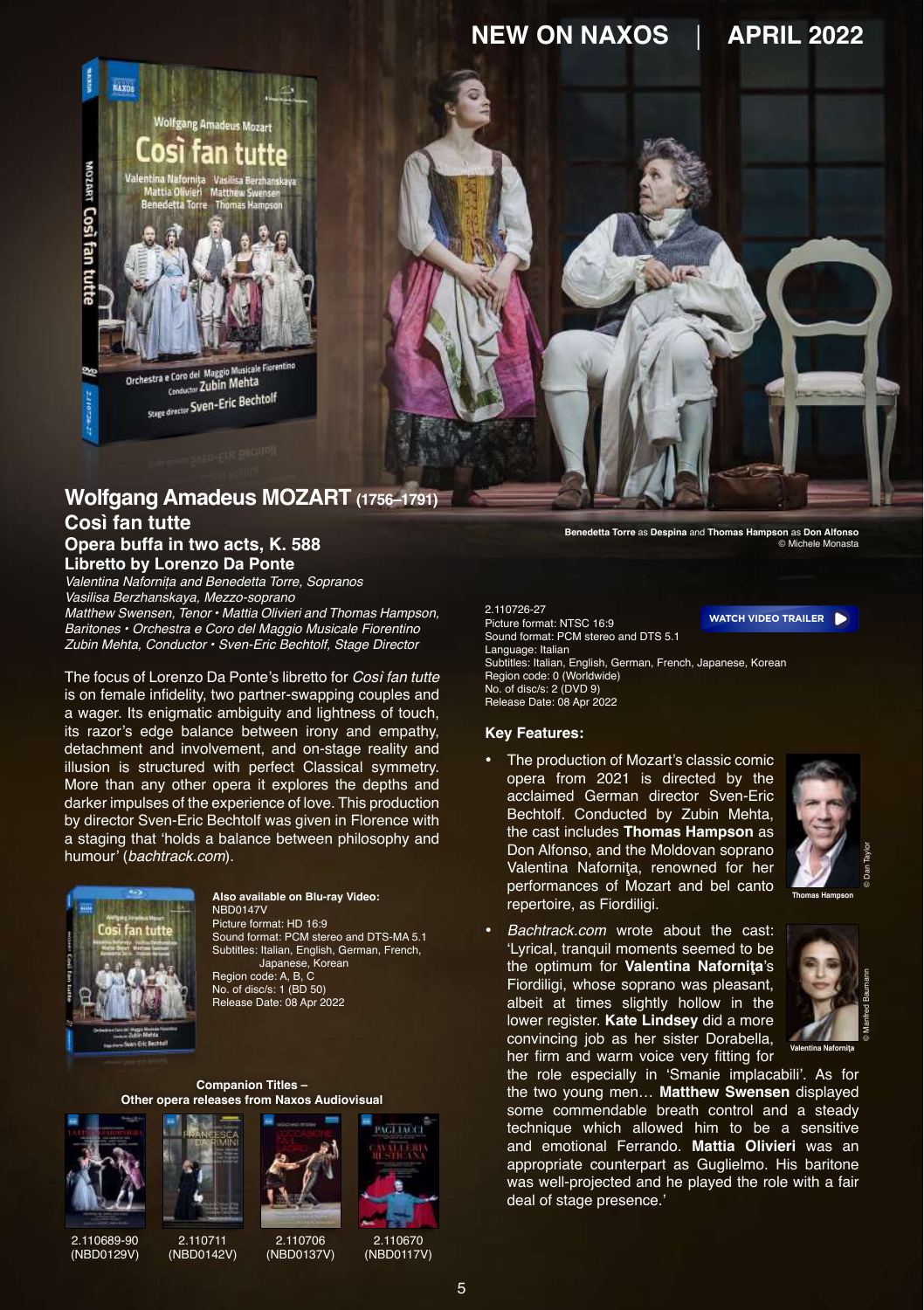

## **La Source**

## **Ballet in two acts and three tableaux Choreography by Jean-Guillaume Bart Music by Léo Delibes and Ludwig Minkus Arranged by Marc-Olivier Dupin**

*Ludmila Pagliero, Isabelle Ciaravola, Karl Paquette and Mathias Heymann, Principal dancers •* Ballet of the Paris Opéra Orchestra of the Paris Opéra *• Koen Kessels, Conductor*

Lost after its material records were destroyed by fire in 1883, the spectacular ballet *La Source* originally portrayed the idealistic vision of a magical domain in which a complex but beautiful love story of mythical figures unfolded. Jean-Guillaume Bart has long been captivated by *La Source*, and his new choreography retains the ballet's romantic fascinations and its glorious music by Delibes and Minkus. Filled with exotic colour and atmosphere, Bart takes the narrative on an odyssey through near- and far-flung realms of classical dance in a brilliant production, further elevated by Christian Lacroix's gorgeous costumes and Éric Ruf's imaginative set designs.

#### **Key Features:**

• This performance from the Palais Garnier spectacularly brings to life the lost 1866 ballet *La Source*, showcasing the wonderful dancers of the **[Opéra national](https://www.operadeparis.fr/en)  [de Paris](https://www.operadeparis.fr/en)**, to music by Delibes and Minkus



arranged by Marc-Olivier Dupin. **[Jean-Guillaume](https://www.operadeparis.fr/en/artists/jean-guillaume-bart)  [Bart](https://www.operadeparis.fr/en/artists/jean-guillaume-bart)**'s choreography is a grand-tour of the art from, as he himself was a Danseur Noble and Danseur Étoile of the Paris Opéra. The production also features costumes by Christian Lacroix and evocative sets by Éric Ruf.

• *The New York Times* reviewed this production: 'Much of this production is lovely. The music... is often ravishing, particularly the Delibes score in most of Act II. *La Source* is a fascinating exercise, a tantalising proposition to a ballet world always in search of its holy grail: the successful full-length production, which audiences appear to crave.'

**Karl Paquette** as **Djémil** and **Isabelle Ciaravola** as **Nouredda** © Ann Ray

2.110724 Picture format: NTSC 16:9 Sound format: PCM stereo and DTS 5.1 Language: English, French Region code: 0 (Worldwide) No. of disc/s: 1 (DVD 9) Release Date: 08 Apr 2022



**Also available on Blu-ray Video:** NBD0145V Picture format: HD 16:9 Sound format: PCM stereo and DTS-MA 5.1 Language: English, French Region code: A, B, C No. of disc/s: 1 (BD 50) Release Date: 08 Apr 2022

**[WATCH VIDEO TRAILER](https://youtu.be/dhxHochsCdQ)**

#### **Companion Titles – Ballet performances on DVD/Blu-ray**





COREATR





([NBD0060\)](https://naxosdirect.co.uk/items/amar-pixel-411241)





([NBD0090V\)](https://naxosdirect.co.uk/items/adolphe-adam-le-corsaire-485419)

2.110600 [\(NBD0094V\)](https://naxosdirect.co.uk/items/angelin-preljocaj-la-fresque-492968)

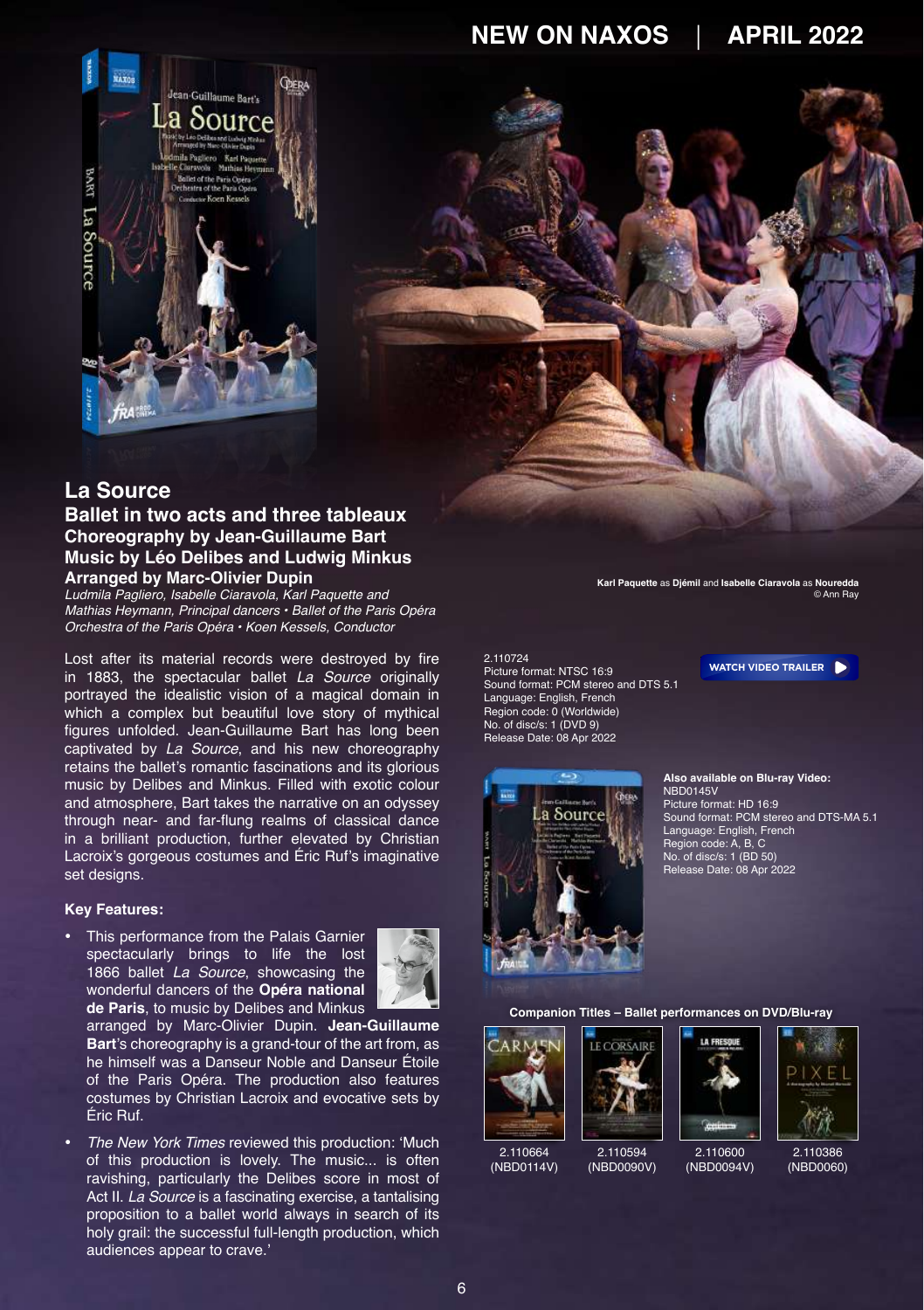





8.660510 Release Date: 08 Apr 2022



8.574261 Release Date: 22 Apr 2022



8.574351 Release Date: 22 Apr 2022



8.579088 Release Date: 22 Apr 2022



8.559904 Release Date: 08 Apr 2022

#### **LORDINGS LORD BERNERS** (1883–1950) **Click to listen to Captics Péruvie Le Carrosse du Saint-Sacrement Caprice Péruvien** *Various Artists*



**Click to listen to**<br>**Caprice Péruvien (orch. C. Lambert)** 

Lord Berners was an eccentric novelist, painter and aesthete, but it is as a composer that he is best remembered. Berners saw Prosper Mérimée's play Le Carrosse du Saint-Sacrement in 1917 and 'was at once fascinated by the grace, the spirit and the character of this little work'. Abandoning operatic tradition, this light and transparently orchestrated version of the narrative unfolds concisely and continuously. The amusing tale is one of domestic bickering and a minor miracle brought about by an act of charity, 'held together in the style of a symphonic poem'.

## **Robert SCHUMANN (1810–1856) Lieder Edition, Vol. 11**



**Click to listen to 11 Jugendlieder, Anhang M2 – No. 6. Der Fischer**

**Lieder und Gesänge • Soldatenlied • Jugendlieder** Caroline Melzer, Soprano • Simon Bode, Tenor • Ulrich Eisenlohr, Piano

Few if any composers equalled Schumann in the breadth of his literary taste. His reading encompassed the major figures of European literature in German translation, as *Die Weinende*, a setting of Byron in his *Jugendlieder* collection, amply illustrates. The three sets of *Lieder und Gesänge* in this volume are among his most expressive, the earliest dating from his magical 'year of song' of 1840. They take as their subject matter a panoply of romantic concerns: love of nature, the changing of the seasons, parting from one's beloved, the allure of mermaids, as well as more cheerful strophic songs. This is the final volume in this acclaimed series.

### **Jean-Marie LECLAIR (1697–1764) Violin Sonatas, Book 3 Op. 5, Nos. 5–8**



**Click to listen to Violin Sonata in B minor, Op. 5, No. 5: I. Allegro ma non troppo**

Adrian Butterfield, Violin • Sarah McMahon, Cello • Silas Wollston, Harpsichord

Jean-Marie Leclair's violin sonatas embody a stylistic fusion known as les goûts réunis in which the lyricism and the virtuosity of the Italian school are integrated with the dance idioms of French Baroque music. In this volume, the music reaches new heights of technical complexity in its filigree ornamentation and continuous multiple stopping while still incorporating much wistful beauty. In the *Sonata in D major*, however, Leclair's ambition expands yet further, as he combines innate lyricism and rustic drones in a prototype concerto form.

## **Xiaogang YE (b. 1955) Seven Episodes for Lin'an Twilight in Tibet • Tianjin Suite**

[LISTEN](https://soundcloud.com/naxosmusicgroup/8579088-track07-excerpt)<sub>1</sub>

**Click to listen to Seven Episodes for Lin'an, Op. 63: No. 6. Leave the Jingci Temple in the Morning to See Zifang Lin Off**

Yuanming Song, Soprano • Yijie Shi, Tenor • Songhu Liu, Baritone • Cong Gu, Horn Deutsche Staatsphilharmonie Rheinland-Pfalz • Stephan Malzew • Franck Ollu

Xiaogang Ye is one of China's best-known contemporary composers whose work is acclaimed both in East Asia and the West for its colourful sonorities and lyrical expressiveness. Demonstrating Ye's deep love for ancient Chinese poetry, Seven Episodes for Lin'an is a large-scale symphonic canvas that sets famous texts for the first time in contemporary history, weaving their eloquent imagery with intricate and timeless melodies. *Twilight in Tibet* evokes the landscape of the Himalayas, while the *Tianjin Suite* reflects the diversity of Tianjin, a city with a profound historical and cultural heritage, expressed through Ye's signature combination of traditional and modern musical textures. 

**Margaret BROUWER (b. 1940) Reactions**

**Click to listen to Rhapsodic Sonata: I. Cáritas [LISTEN](https://soundcloud.com/naxosmusicgroup/8559904-track01-excerpt)**

**Songs and Chamber Music**

Sarah Beaty, Mezzo-soprano • Brian Skoog, Tenor Mari Sato, Narrator and Violin • Eliesha Nelson, Viola • Shuai Wang, Piano

Margaret Brouwer's music has for decades been admired for "inhabiting its own peculiarly bewitching harmonic world" (*The New York Times*). These recently composed pieces reflect her musical representations of particular events: *Rhapsodic Sonata* charts an internal journey of love, whereas *Declaration* is a set of songs that addresses ideas of violence and war. Composed at the height of the Covid-19 pandemic, *I Cry – Summer 2020* outlines a process of isolation and restriction. All Lines Are Still Busy is a satirical monologue that should intrigue anyone who has been placed "on hold" during a telephone call.